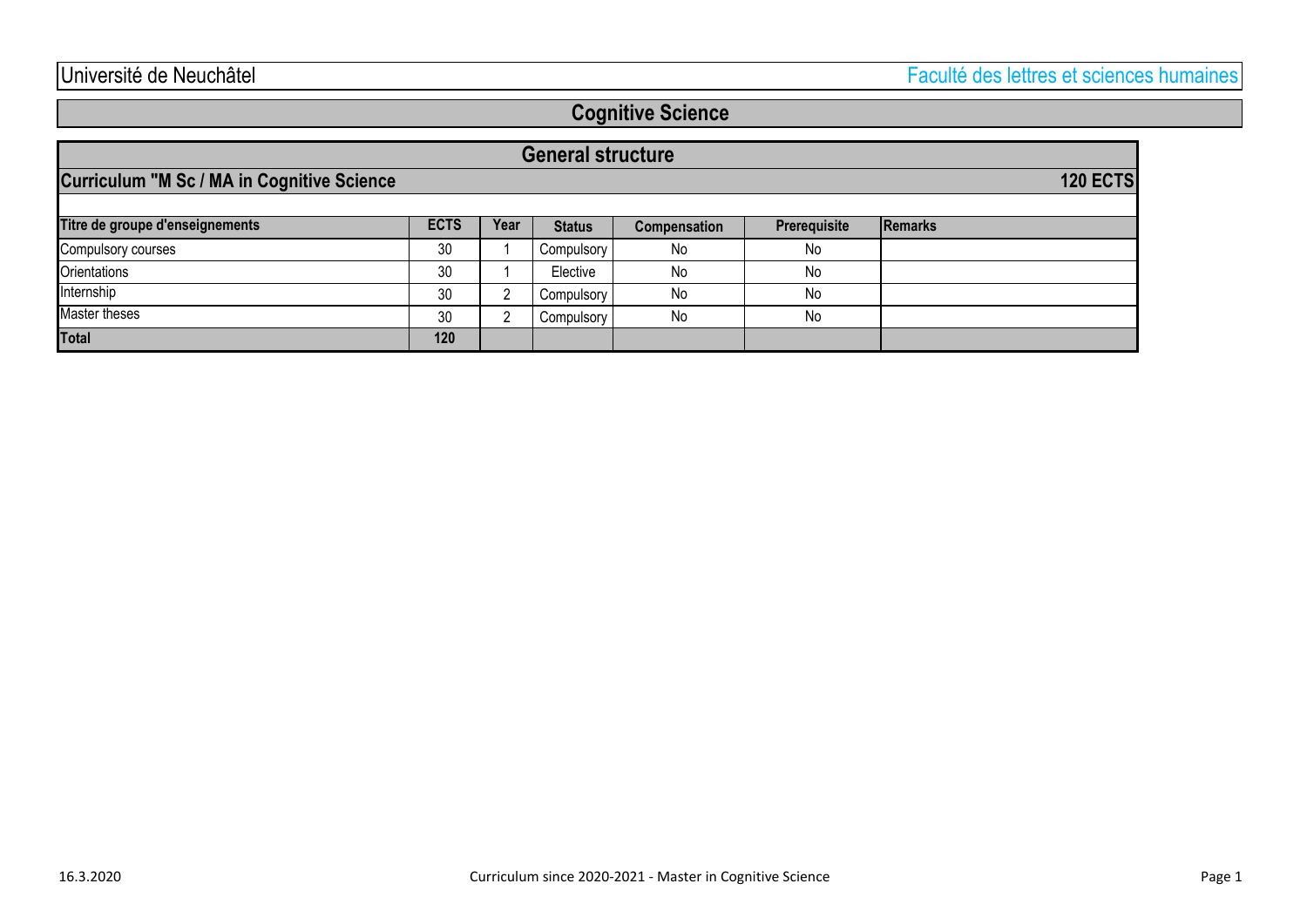Université de Neuchâtel Faculté des lettres et sciences humaines

**120 ECTS**

## **Cognitive Science**

### **Curriculum "M Sc / MA in Cognitive Science**

**15 Compulsory** 2 A 5 C Compulsory WE2H 2 A 5 C Compulsory CA graded 3 A 5 C Compulsory CA graded **15 Compulsory** 3 A 4 C Compulsory CA graded 4 | A | 6 | C-W | Compulsory CA graded 2 A<sup>+S</sup> 2 S Compulsory CA pass 3 A 3 C-W Compulsory CA graded **30 Compulsory** 2 S S 5 C Elective CA graded 2 S 5 S S Elective CA graded 2 S 5 S S Elective CA graded 3 S 5 C-S Elective CA graded 3 S S 5 C Elective CA graded 2 S 5 C Elective CA graded 2 S 5 S Elective CA graded 2 S 5 S Elective CA graded **60** Neurosciences / Brain and cognition **Orientations: Spécialisations 1rst year** Human evolution Social cognition and development (course) **ECTS** Philosophy of mind **Semester (A/S) Compulsory courses: Propedeutics** Integrative models Scientific writing for specific purposes **Evaluation mode Compulsory courses: Integration Prerequisite H/week ELD ECTS Education Type Status Teaching** Methods in cognitive science (practical, data management and statistics) Seminar series of invited speakers **Total 1rst year** Communication, representations and coordination (course) Communication, representations and coordination (seminar) Linguistics and verbal communication (course / seminar) Comparative cognition (course and seminar) Behavioural Ecology (course, literature studies and invited speakers) Social cognition and development (seminar) Communication and deception (seminar)